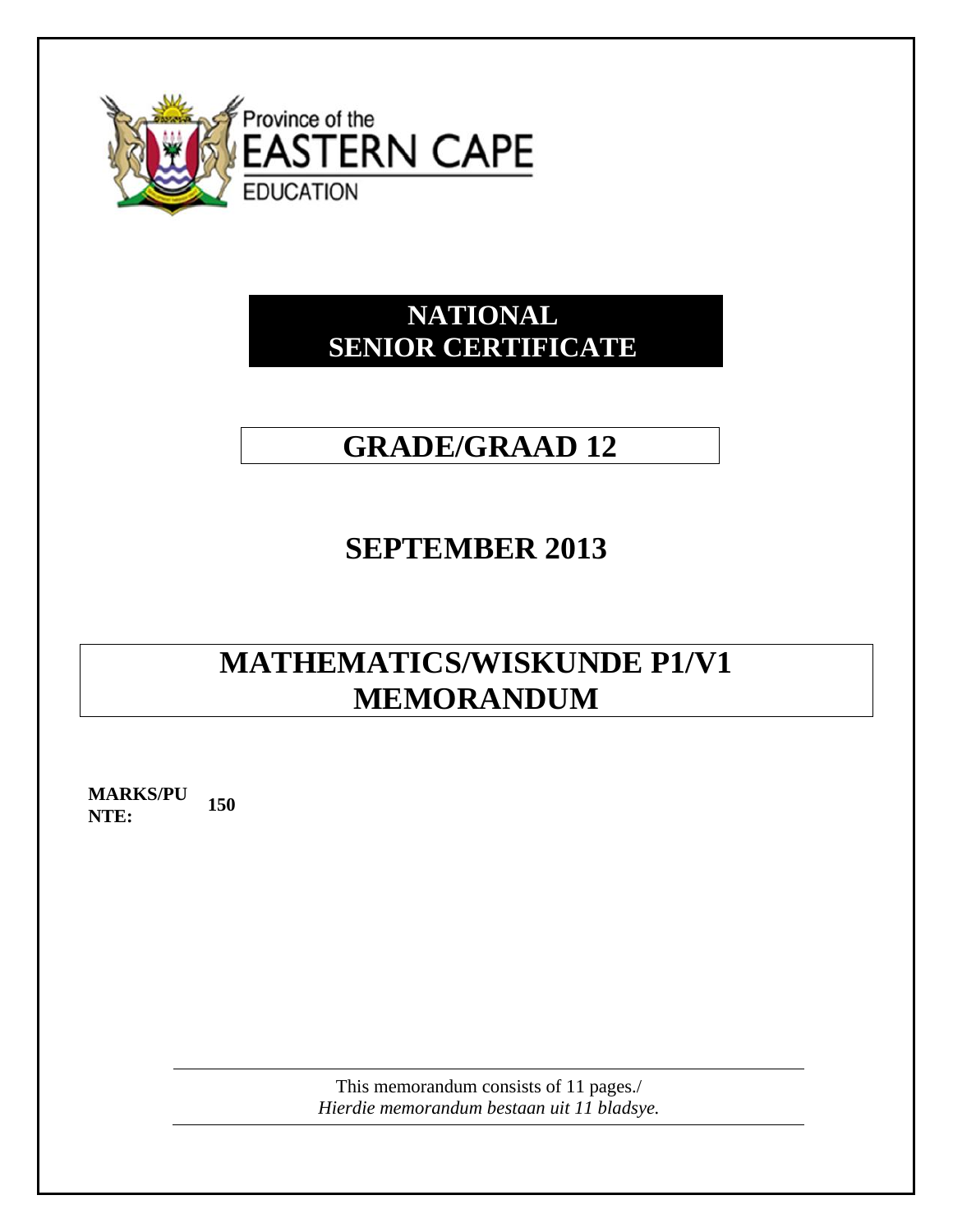| 1.1 | 1.1.1 | $(2x + 3)(3 - x) = 4$<br>$\therefore$ 6x - 2x <sup>2</sup> + 9 - 3x - 4 = 0<br>$\therefore \quad 2x^2 - 3x - 5 = 0$<br>$\ddot{\cdot}$<br>$(2x-5)(x + 1) = 0$<br>$\therefore$ x = $\frac{5}{2}$ or/of x = -1                                                                                                                                                                                                                                                                                                           | (3) | simplification<br>$\checkmark$<br>vereenvoudiging<br>factors<br>$\checkmark$<br>faktore<br>for both values of x<br>$\checkmark$<br>beide waardes van x                                                                                                                         |
|-----|-------|-----------------------------------------------------------------------------------------------------------------------------------------------------------------------------------------------------------------------------------------------------------------------------------------------------------------------------------------------------------------------------------------------------------------------------------------------------------------------------------------------------------------------|-----|--------------------------------------------------------------------------------------------------------------------------------------------------------------------------------------------------------------------------------------------------------------------------------|
|     | 1.1.2 | $2x^2 + 3x = 3$<br>$2x^2 + 3x - 3 = 0$<br>$x = \frac{-b \pm \sqrt{b^2 - 4ac}}{2a}$<br>$=\frac{-3 \pm \sqrt{(3)^2 - 4(2)(-3)}}{2(2)}$<br>$=\frac{-3 \pm \sqrt{33}}{4}$<br>$= 0,69$ or/of -2,19                                                                                                                                                                                                                                                                                                                         | (4) | standard form<br>$\checkmark$<br>standaardvorm<br>formula<br>$\checkmark$<br>formule<br>substitution<br>vervanging<br>both values of x<br>$\checkmark$<br>beide waardes van x                                                                                                  |
|     | 1.1.3 | $(2x-3)^2 < 4$<br>or/of<br>$\therefore$ 4x <sup>2</sup> – 12x + 9 < 4<br>$\therefore$ 4x <sup>2</sup> – 12x + 5 < 0<br>: $(2x-5)(2x-1) < 0$<br>$rac{5}{2}$<br>$\frac{1}{2}$<br>$\frac{1}{2}$<br>$\frac{1}{2}$<br>$\frac{5}{2}$<br>$\therefore \frac{1}{2} < x < \frac{5}{2}$                                                                                                                                                                                                                                          | (4) | standard form<br>$\checkmark$<br>standaardvorm<br>factorisation<br>$\checkmark$<br>faktorisering<br>$\checkmark$ answer/antwoord                                                                                                                                               |
| 1.2 |       | $3y = 2x$<br>$\therefore$ y = $\frac{2}{3}x$<br>(1)<br>$x^{2}-y^{2} + 2x - y = 1$<br>(2)<br>sub $(1)$ in $(2)$<br>$x^{2} - \left(\frac{4}{9}x^{2}\right) + 2x - \frac{2}{3}x - 1 = 0$<br>$\therefore 9x^2 - 4x^2 + 18x - 6x - 9 = 0$<br>$\therefore 5x^2 + 12x - 9 = 0$<br>$\therefore$ (5x - 3)(x + 3) = 0<br>$\therefore$ x = $\frac{3}{5}$ or/of x = -3<br>$x = \frac{3}{5}$ in (1) $\therefore y = \frac{2}{3} \left( \frac{3}{5} \right) = \frac{2}{5}$<br>$x = -3$ in (1) $\therefore y = \frac{2}{3}(-3) = -2$ | (6) | y in terms of x<br>y in terme van x<br>substitution<br>$\checkmark$<br>vervanging<br>simplification<br>vereenvoudiging<br>factorisation<br>faktorisering<br>for both values of x<br>$\checkmark$<br>vir beide waardes van x<br>for both values of y<br>vir beide waardes van y |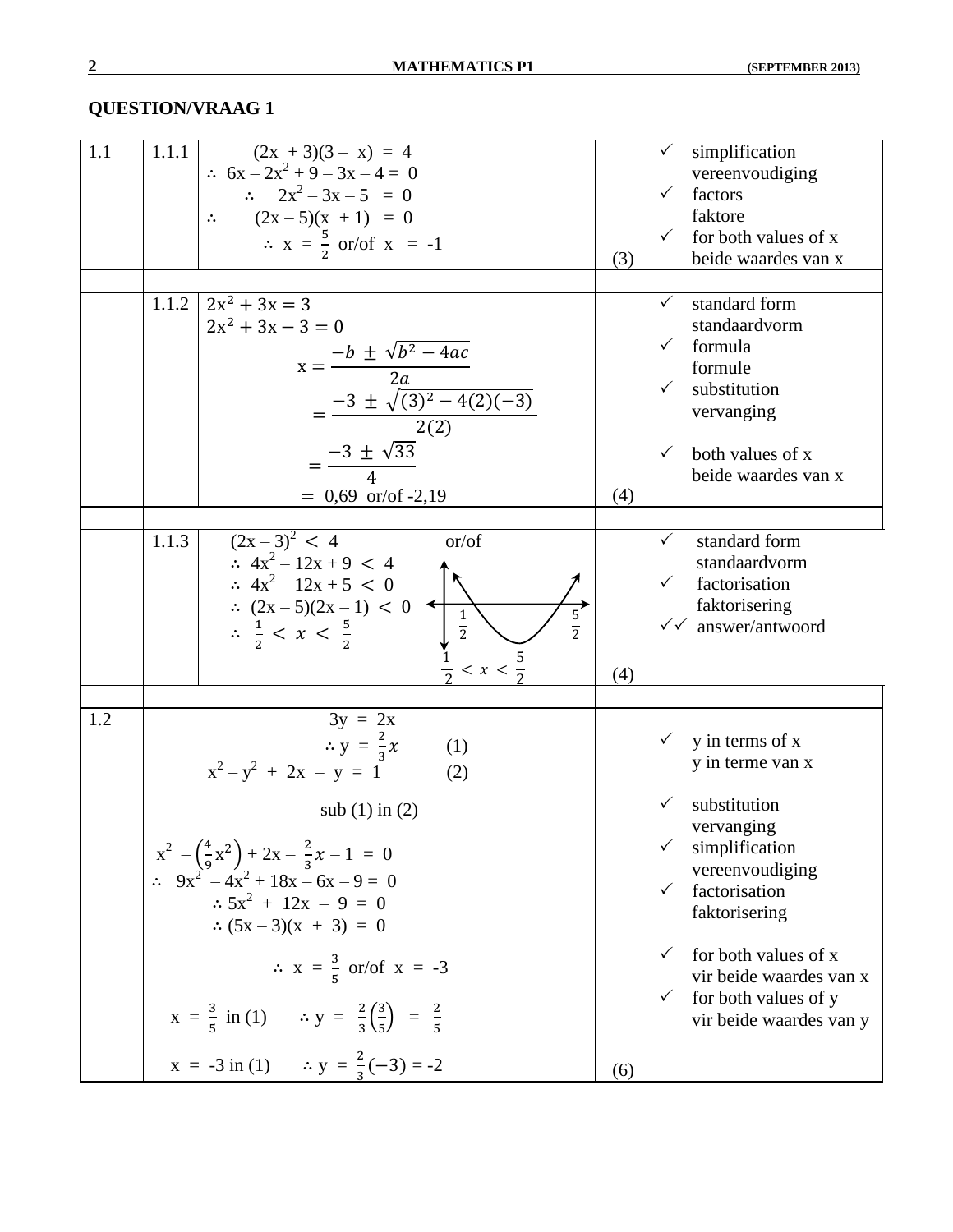| $=\sqrt[x]{\frac{2^x(2-1)}{2^x \cdot 2^x}}$<br>factorising<br>$\checkmark$<br>faktorisering<br>$=\sqrt[x]{\frac{1}{2^x}}$<br>simplification<br>$\checkmark$<br>vereenvoudiging<br>$=\sqrt[x]{2^{-x}}$<br>$=(2^{-x})^{\frac{1}{x}}$<br>$\checkmark$<br>answer<br>antwoord<br>$= 2^{-1}$ | 1.3 | Let/Laat $2013 = x$<br>$\int \frac{1}{2^{2014}-2^{2013}} = \int \frac{x}{2^{2x+1}-2^x}$ |     | expressed exponents<br>$\checkmark$<br>in terms of x<br>druk eksponente uit in<br>terme van x |
|----------------------------------------------------------------------------------------------------------------------------------------------------------------------------------------------------------------------------------------------------------------------------------------|-----|-----------------------------------------------------------------------------------------|-----|-----------------------------------------------------------------------------------------------|
|                                                                                                                                                                                                                                                                                        |     |                                                                                         |     |                                                                                               |
|                                                                                                                                                                                                                                                                                        |     |                                                                                         |     |                                                                                               |
|                                                                                                                                                                                                                                                                                        |     |                                                                                         |     |                                                                                               |
| $[21]$                                                                                                                                                                                                                                                                                 |     |                                                                                         | (4) |                                                                                               |

| 2.1 | 1; 6; 15;                                         |     | for sequence           |
|-----|---------------------------------------------------|-----|------------------------|
|     |                                                   | (1) | vir ry                 |
|     |                                                   |     |                        |
| 2.2 | 28:45                                             |     | $\checkmark$<br>answer |
|     |                                                   | (1) | antwoord               |
|     |                                                   |     |                        |
| 2.3 | quadratic sequence: Second difference is constant | (2) | quadratic sequence     |
|     | kwadratiese ry: Tweede verskil is konstant        |     | kwadratiese ry         |
|     |                                                   |     |                        |
| 2.4 | $T_n = 2n^2 - n$                                  | (2) | general term<br>✓✓     |
|     |                                                   |     | algemene term          |
|     |                                                   | [6] |                        |

| 3.1 | $\frac{\pi}{2}(7n+15)=425$                      |     |              | simplification  |
|-----|-------------------------------------------------|-----|--------------|-----------------|
|     | $7n^2 + 15n = 850$                              |     |              | vereenvoudiging |
|     | $7n^2 + 15n - 850 = 0$                          |     | $\checkmark$ | standard form   |
|     | $\therefore$ $(7n + 85)(n - 10) = 0$            |     |              | standaardvorm   |
|     | $\therefore$ $n = -\frac{85}{7}$ or/of $n = 10$ |     |              | factorisation   |
|     |                                                 |     |              | faktorisering   |
|     | 10 terms must be added                          |     |              | values of $n$   |
|     | 10 terme moet bymekaar getel word               |     |              | waardes van $n$ |
|     |                                                 |     | $\checkmark$ | answer          |
|     |                                                 | (5) |              | antwoord        |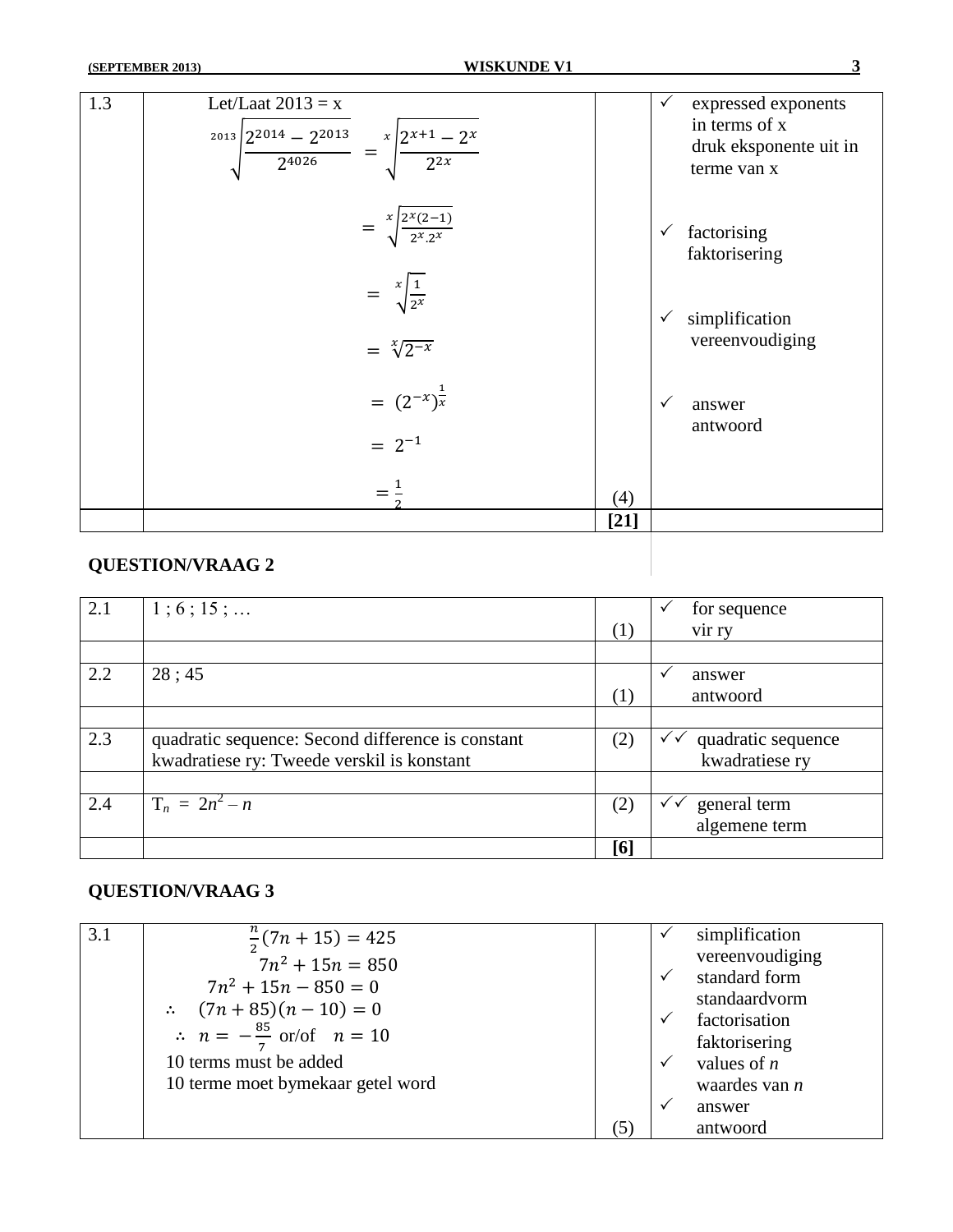| 3.2 | $T_6 = S_6 - S_5$<br>= $\frac{6}{2}[7(6) + 15)] - \frac{5}{2}[7(5) + 15]$<br>$= 3(42 + 15) - \frac{5}{2}(35 + 15)$<br>$= 3(57) - \frac{5}{2}(50)$<br>$= 171 - 125$ |     | substitute in<br>correct formula<br>vervanging in korrekte<br>formule.<br>simplification<br>vereenvoudiging<br>answer |
|-----|--------------------------------------------------------------------------------------------------------------------------------------------------------------------|-----|-----------------------------------------------------------------------------------------------------------------------|
|     | $\therefore$ T <sub>6</sub> = 46                                                                                                                                   | (4) | antwoord                                                                                                              |
|     |                                                                                                                                                                    | [9] |                                                                                                                       |

| 4.1 | AS/RR: $(k + 1) - (k - 4) = m - (k + 1)$                                                            |     |              |                                                |
|-----|-----------------------------------------------------------------------------------------------------|-----|--------------|------------------------------------------------|
|     | $k + 1 - k + 4 = m - k$                                                                             |     |              | $\sqrt{k} = m-6$                               |
|     | $\therefore$ k = m - 6<br>(1)                                                                       |     |              | $\sqrt{m^2} = 5k^2 + 5k$                       |
|     | $\frac{m}{k+1} = \frac{5k}{m}$<br>$GS/MR$ :                                                         |     |              | sub $(1)$ into $(2)$<br>vervang $(1)$ in $(2)$ |
|     | $\therefore m^2 = 5k^2 + 5k$<br>(2)                                                                 |     |              |                                                |
|     | Substitute (1) into (2) / Vervang (1) in (2)                                                        |     |              | simplification<br>vereenvoudiging              |
|     | $m^2 = 5(m-6)^2 + 5(m-6)$<br>$m^{2} = 5m^{2} - 60m + 180 + 5m - 30$                                 |     |              | factorisation<br>faktorisering                 |
|     | $4m^2 - 55m + 150 = 0$<br>$(4m-15)(m-10) = 0$<br>$\therefore$ m = $\frac{15}{4}$ or/of m = 10       |     |              | values of m<br>waardes van m                   |
|     | Substitute into $(1)$ / Vervang in $(1)$                                                            |     |              | values of k<br>waardes van k                   |
|     | $k = \frac{15}{4} - 6$ or/of $k = 10 - 6$<br>= $-2\frac{1}{4}$ or/of $k = 4$<br>But/maar k: $m > 0$ |     | $\checkmark$ | solution<br>oplossing                          |
|     | Solution: $k = 4$ : m = 10                                                                          | (8) |              |                                                |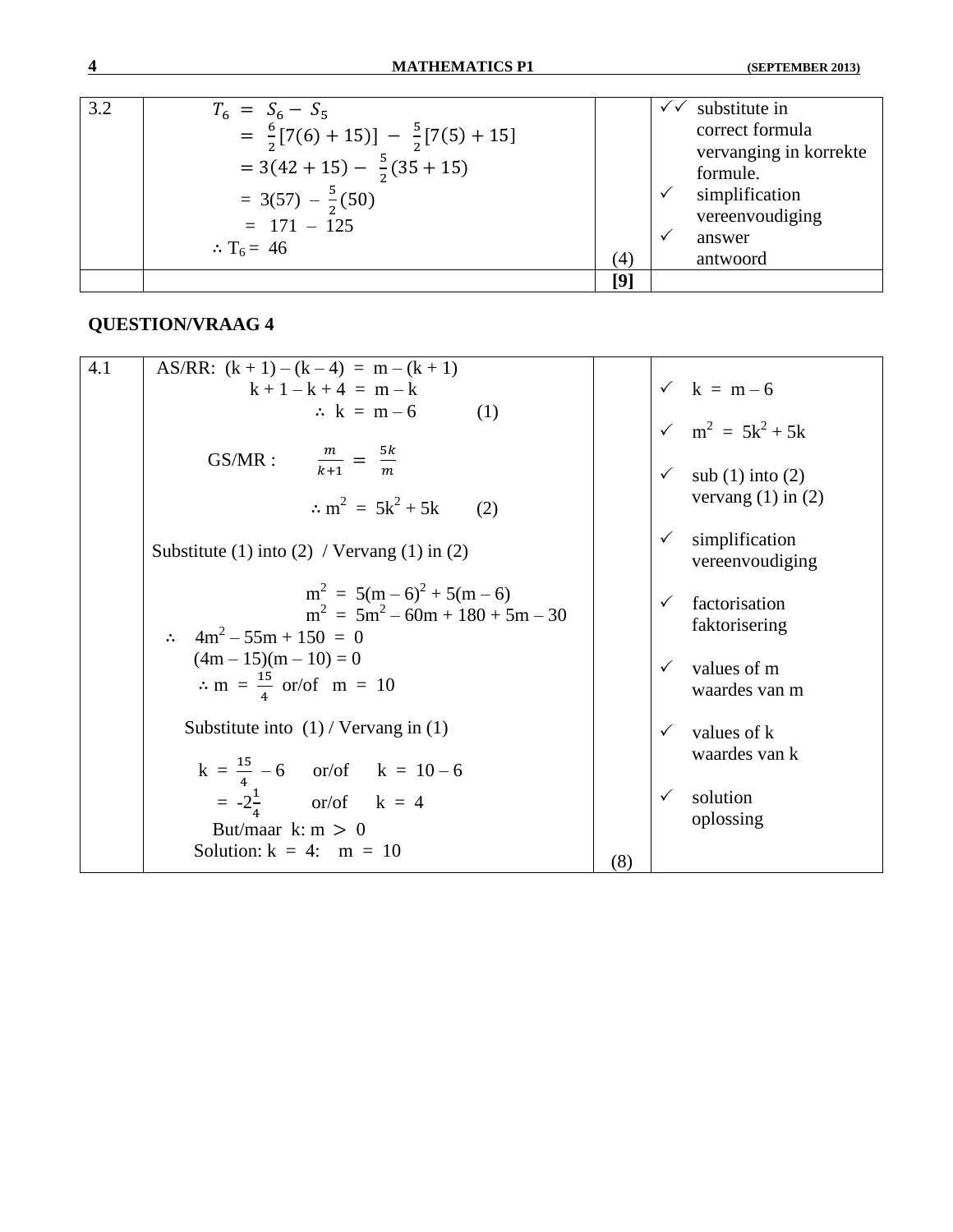| 4.2 | $\infty$                                            |        | $\frac{27p}{1-p}$      |
|-----|-----------------------------------------------------|--------|------------------------|
|     | $\sum 27p^{k} = 27p + 27p^{2} + 27p^{3} + \cdots$   |        |                        |
|     | $\overline{k=1}$                                    |        |                        |
|     | $= \frac{27p}{1-p}$ $(S_{\infty} = \frac{a}{1-r})$  |        | 54                     |
|     |                                                     |        |                        |
|     | $\sum_{t=1}^{12} (24-3t) = [24-3(1)] + [24-3(2)] +$ |        | substitution           |
|     | $[24-3(3)] +  [24-3(12)]$                           |        | vereenvoudiging        |
|     | $= 21 + 18 + 15 +  -12$                             |        |                        |
|     | $=\frac{12}{2}[21-12]$                              |        | simplification         |
|     | $= 6.9$                                             |        | vereenvoudiging        |
|     | $= 54$                                              |        |                        |
|     |                                                     |        | equate/vergelyk        |
|     |                                                     |        |                        |
|     | $\therefore \frac{27p}{1-p} = 54$                   |        | $\frac{27p}{1-p} = 54$ |
|     |                                                     |        |                        |
|     | $\therefore$ 27p = 54 – 54p                         |        |                        |
|     | $\therefore 81p = 54$                               |        | value of p             |
|     |                                                     |        | waarde van p           |
|     | $\therefore$ p = $\frac{2}{3}$                      | (6)    |                        |
|     |                                                     | $[14]$ |                        |

| 5.1 | $A = P(1 - i)^n$                                                                                         |     | $\checkmark$ | correct formula         |
|-----|----------------------------------------------------------------------------------------------------------|-----|--------------|-------------------------|
|     |                                                                                                          |     |              | korrekte formule        |
|     | $\therefore$ 90 000 = 200 000(1 - 0,08) <sup>n</sup>                                                     |     | $\checkmark$ | correct substitution    |
|     | $\therefore$ 90 000 = 200 000(0,92) <sup>n</sup>                                                         |     |              | korrekte vervanging     |
|     | $\therefore \quad \frac{90\ 000}{200\ 000} = (0.92)^n$                                                   |     | $\checkmark$ | simplification          |
|     | $\therefore$ 0,45 = $(0,92)^n$                                                                           |     |              | vereenvoudiging         |
|     | $log_{0.92}0.45 = n$                                                                                     |     | $\checkmark$ | use of logs             |
|     | $\therefore$ n = 9,576544593                                                                             |     |              | gebruik van logs        |
|     |                                                                                                          |     | $\checkmark$ | value of n              |
|     | It will take approximately 9,6 years to depreciate to                                                    |     |              | waarde van n            |
|     | R90 000.                                                                                                 |     |              |                         |
|     | Dit sal ongeveer 9,6 jaar neem om te depresieer tot                                                      |     |              |                         |
|     | R90 000.                                                                                                 | (5) |              |                         |
|     |                                                                                                          |     |              |                         |
| 5.2 | $F = \frac{x[(1+i)^n - 1]}{i}$                                                                           |     | $\checkmark$ | correct formula         |
|     |                                                                                                          |     |              | korrekte formule        |
|     |                                                                                                          |     | $\checkmark$ | 0,06<br>12 <sub>2</sub> |
|     | $\therefore F = \frac{2000 \left[ \left( 1 + \frac{0.06}{12} \right)^{61} - 1 \right]}{\frac{0.06}{12}}$ |     |              | substitution            |
|     |                                                                                                          |     |              | vervanging              |
|     |                                                                                                          |     | $\checkmark$ | value of n              |
|     | $=\frac{2000[(1+0.005)^{61}-1]}{0.005}$                                                                  |     |              | waarde van n            |
|     |                                                                                                          |     | $\checkmark$ | answer                  |
|     | $\therefore$ F = R142 237,76                                                                             | (5) |              | antwoord                |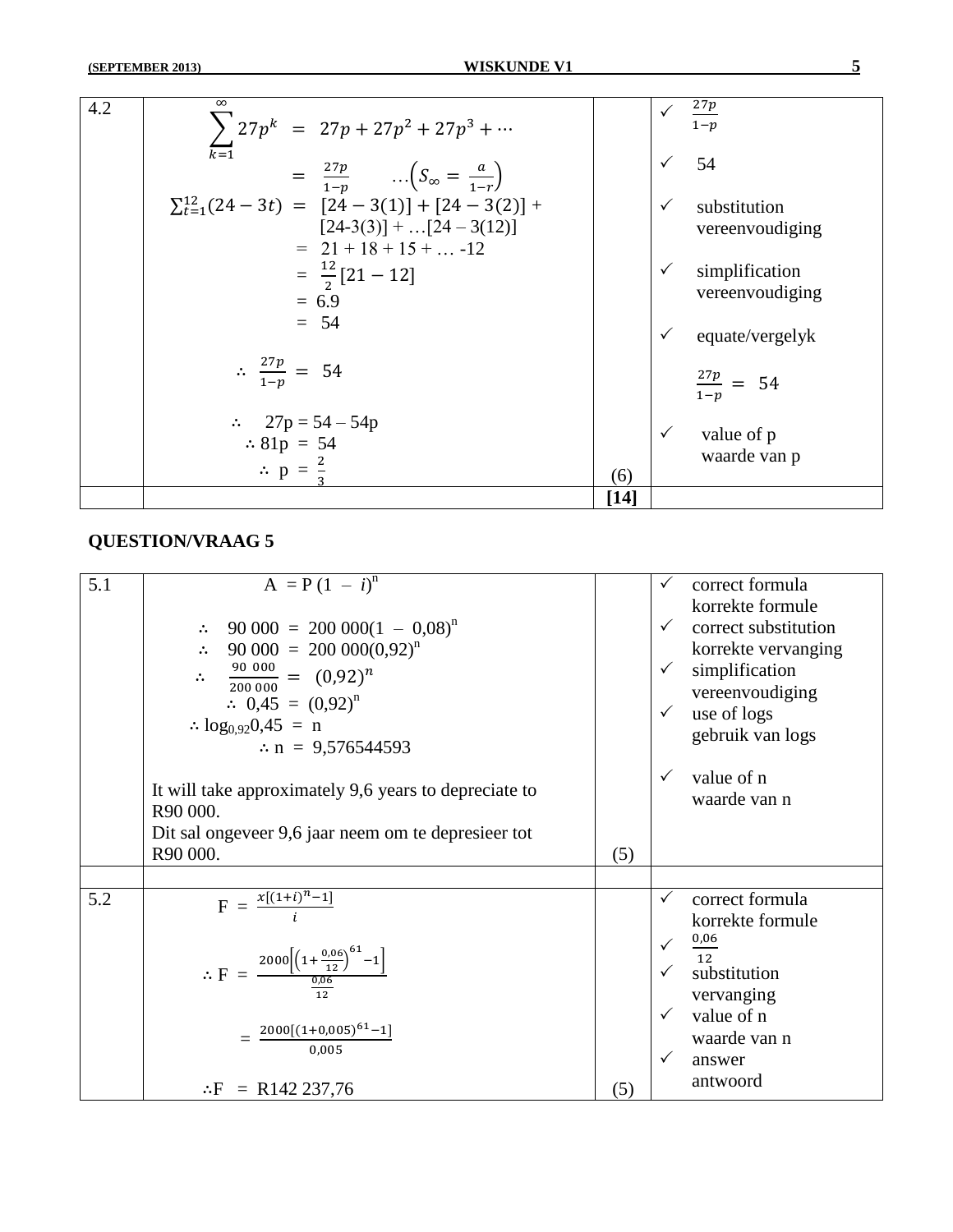| 5.3 | 5.3.1 | At $T_2$ : A = 100 000(1,015) <sup>2</sup><br>$\therefore$ A = R103 022,50                                    | (2)    | $\checkmark$<br>$\checkmark$ | correct formula<br>korrekte formule<br>answer/antwoord                                   |
|-----|-------|---------------------------------------------------------------------------------------------------------------|--------|------------------------------|------------------------------------------------------------------------------------------|
|     |       |                                                                                                               |        |                              |                                                                                          |
|     | 5.3.2 | $x[1-(1+i)^{-n}]$<br>$P =$<br>∴ 103 022,50 = $\frac{x[1-(1,015)^{-238}]}{0,015}$<br>$\therefore$ x = R1591,35 |        | ✓<br>$\checkmark$            | correct annuity formula<br>korrekte annuïteits-<br>formule<br>substitution<br>Vervanging |
|     |       |                                                                                                               | (3)    | $\checkmark$                 | answer/antwoord                                                                          |
|     |       |                                                                                                               | $[15]$ |                              |                                                                                          |

| 6.1 | $x = 2$ and/en $y = -3$                                                                                                            | (2) | $x = 2$                                                                                                                       |
|-----|------------------------------------------------------------------------------------------------------------------------------------|-----|-------------------------------------------------------------------------------------------------------------------------------|
| 6.2 | $x = 0$ gives/gee $y = -4\frac{1}{2}$<br>$y = 0$ gives/gee $x = 3$<br>Intercepts are/Snypunte (0; -4 $\frac{1}{2}$ ) and/en (3; 0) | (3) | $\begin{array}{ccc} \sqrt{y} & = -3 \\ \sqrt{y} & = -4\frac{1}{2} \\ \sqrt{x} & = 3 \end{array}$<br>$(0; -4)$ and/en $(3; 0)$ |
|     |                                                                                                                                    |     |                                                                                                                               |
| 6.3 | (3;0)<br>$2^1$<br>$\left( \overline{2}, -\overline{3} \right)$<br>$(0; -4\frac{1}{2})$<br>$x = 2$                                  | (4) | $\checkmark$ left branch<br>linker tak<br>$\checkmark$ right branch<br>regter tak                                             |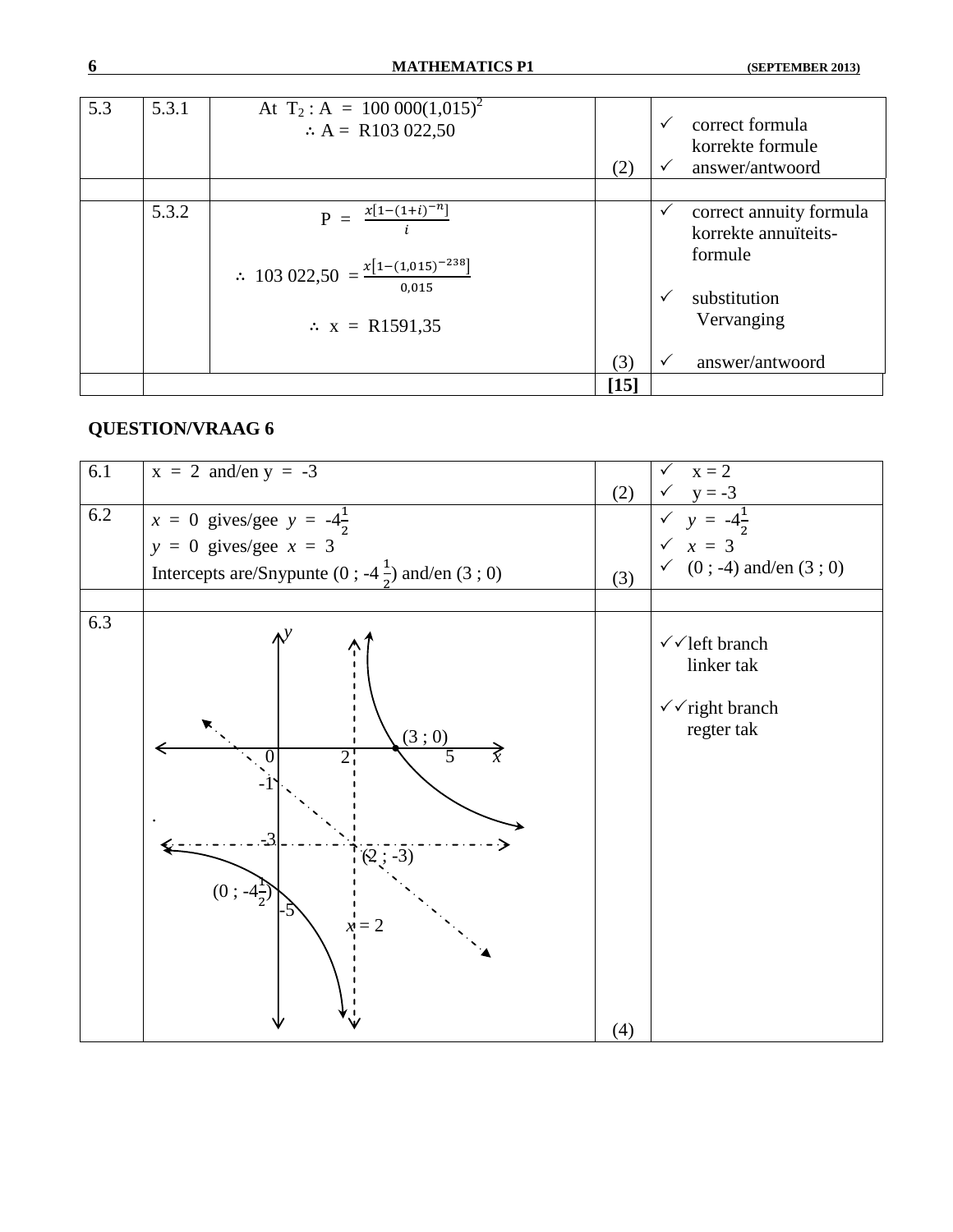| 6.4 | $y = -x + c$            |                                                                                                                                                                  | ⋎ | equation            |
|-----|-------------------------|------------------------------------------------------------------------------------------------------------------------------------------------------------------|---|---------------------|
|     | ∴ $y = -(x-2) - 3$      |                                                                                                                                                                  |   | vergelyking         |
|     | $\therefore y = -x-1$   |                                                                                                                                                                  |   | substitution/answer |
|     |                         | (2)                                                                                                                                                              |   | vervanging/antwoord |
|     |                         |                                                                                                                                                                  |   |                     |
| 6.5 | $y \in R$ , $y \neq -1$ |                                                                                                                                                                  |   | answer/antwoord     |
|     |                         | $[12] % \includegraphics[width=0.9\columnwidth]{figures/fig_1a} \caption{The 1D (black) method is used for the estimators in the left and right.} \label{fig:1}$ |   |                     |

| 7.1 | $k = \frac{1}{2}$                                                                                                                                                                                                                                                                                                                                                                   |        | $\checkmark$                                                                    | value of k                                                                                                                                                                 |
|-----|-------------------------------------------------------------------------------------------------------------------------------------------------------------------------------------------------------------------------------------------------------------------------------------------------------------------------------------------------------------------------------------|--------|---------------------------------------------------------------------------------|----------------------------------------------------------------------------------------------------------------------------------------------------------------------------|
|     |                                                                                                                                                                                                                                                                                                                                                                                     | (1)    |                                                                                 | waarde van k                                                                                                                                                               |
| 7.2 | $a = -1\frac{1}{2}$                                                                                                                                                                                                                                                                                                                                                                 | (1)    | $\checkmark$                                                                    | value of m<br>waarde van m                                                                                                                                                 |
|     |                                                                                                                                                                                                                                                                                                                                                                                     |        |                                                                                 |                                                                                                                                                                            |
| 7.3 | $f(x) = a(x-2)(x+\frac{3}{2})$<br>= $a(x^2 - \frac{x}{2} - 3)$<br>but y-intercept is 6/maar y-afsnit is 6<br>$\therefore -3a = 6$<br>$\therefore$ a = -2<br>$\therefore f(x) = -2x^2 + x + 6$<br>$\therefore f\left(\frac{1}{4}\right) = -2\left(\frac{1}{4}\right)^2 + \frac{1}{4} + 6$<br>$= -\frac{1}{8} + \frac{1}{4} + 6$<br>$= 6\frac{1}{8}$<br>$\therefore b = 6\frac{1}{8}$ | (6)    | $\checkmark$<br>$\checkmark$ $f(x)$<br>$\checkmark$ $f\left(\frac{1}{4}\right)$ | setting up of factors<br>opstel van faktore<br>$\checkmark$ equate -3a to 6<br>vergelyk -3a met 6<br>$\checkmark$ value of a<br>waarde van a<br>value of b<br>waarde van b |
|     |                                                                                                                                                                                                                                                                                                                                                                                     |        |                                                                                 |                                                                                                                                                                            |
| 7.4 | gradient of tangent is/gradient van raaklyn is:<br>$f'(x) = -4x + 1$<br>$f'(0) = 1$                                                                                                                                                                                                                                                                                                 |        |                                                                                 | gradient of/van $f(x)$                                                                                                                                                     |
|     | $At/By$ (0; 6) is gradient/gradient 1<br>equation of tangent /vergelyking van raaklyn                                                                                                                                                                                                                                                                                               |        | $\checkmark$                                                                    | equate gradients<br>vergelyk gradiënt                                                                                                                                      |
|     | $\therefore \frac{y-6}{x-9} = 1$ or/of $(y - y_1) = m(x - x_1)$<br>$y-6=1(x-0)$<br>$\therefore$ y - 6 = x<br>$\therefore y - 6 = x$<br>$\therefore$ y = x + 6<br>$\therefore y = x + 6$                                                                                                                                                                                             | (3)    | $\checkmark$                                                                    | equation of tangent<br>vergelyking van raaklyn                                                                                                                             |
|     |                                                                                                                                                                                                                                                                                                                                                                                     | $[11]$ |                                                                                 |                                                                                                                                                                            |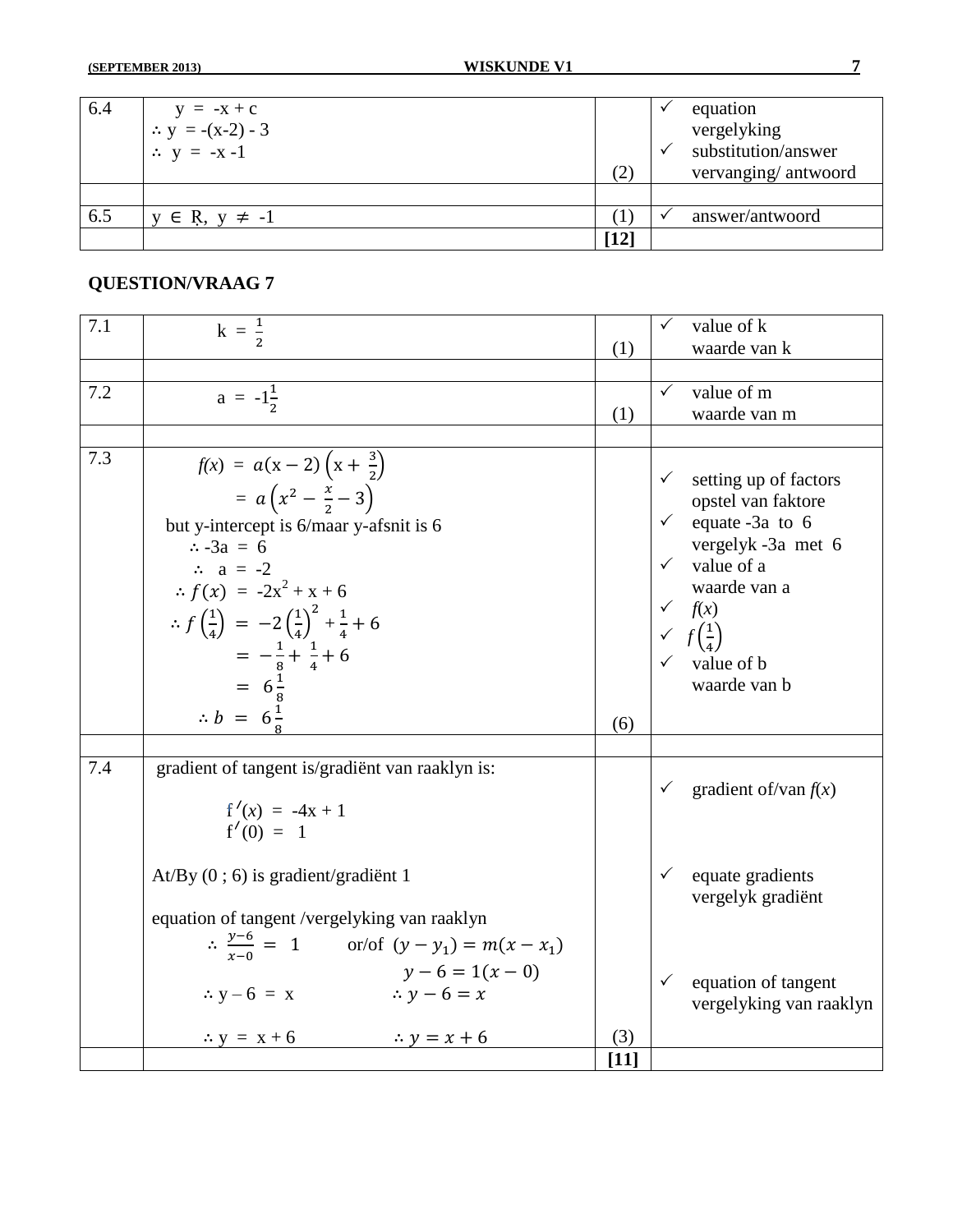| 8.1 | 8.1.1 | Inverse: $x = 3^y$                                                                               |        | for inverse                                     |
|-----|-------|--------------------------------------------------------------------------------------------------|--------|-------------------------------------------------|
|     |       | $\therefore$ g(x) = log <sub>3</sub> x                                                           |        | vir inverse                                     |
|     |       | $y = log_3 x$                                                                                    |        | express in log form                             |
|     |       |                                                                                                  |        | uitdruk in log vorm                             |
|     |       | $h(x) = -g(x)$                                                                                   |        | $\checkmark$ y = $\log_3 x$                     |
|     |       | $= -\log_3 x$                                                                                    |        | $\sqrt{\phantom{0}}$ h(x) = -log <sub>3</sub> x |
|     |       | $\therefore y = \log_1 x$                                                                        |        | $\checkmark$ y = $\log_1 x$                     |
|     |       |                                                                                                  | (5)    |                                                 |
|     |       |                                                                                                  |        |                                                 |
|     | 8.1.2 | x > 0<br>$x \in \mathbb{R}$<br>a.                                                                | (1)    | answer/antwoord<br>$\checkmark$                 |
|     |       |                                                                                                  |        |                                                 |
|     |       | $b$ .<br>$x = 1$                                                                                 | (1)    | $\checkmark$<br>answer/antwoord                 |
|     |       |                                                                                                  |        |                                                 |
| 8.2 | 8.2.1 | $f'(x) : x = 2y^2$<br>∴ $y = \pm \sqrt{\frac{1}{2}x}$<br>∴ $f^{-1}(x) = \pm \sqrt{\frac{1}{2}x}$ |        |                                                 |
|     |       |                                                                                                  |        |                                                 |
|     |       |                                                                                                  |        | $\checkmark\checkmark$<br>answer/antwoord       |
|     |       |                                                                                                  |        |                                                 |
|     |       |                                                                                                  |        |                                                 |
|     |       |                                                                                                  |        |                                                 |
|     |       |                                                                                                  | (2)    |                                                 |
|     |       |                                                                                                  |        |                                                 |
|     | 8.2.2 | No, it is not a function. Because any vertical line                                              |        | answer                                          |
|     |       | crosses the graph more than once.                                                                |        | antwoord                                        |
|     |       |                                                                                                  |        | $\checkmark$                                    |
|     |       | Nee, dit is nie 'n funksie nie omdat enige vertikale                                             |        | reason                                          |
|     |       | lyn die grafiek twee keer sny.                                                                   | (2)    | rede                                            |
|     |       |                                                                                                  |        |                                                 |
|     | 8.2.3 | Let $x \ge 0$ or/of $x \le 0$                                                                    |        | $\checkmark$<br>$x \geq 0$                      |
|     |       |                                                                                                  | (2)    | $\checkmark$<br>$x \leq 0$                      |
|     |       |                                                                                                  | $[13]$ |                                                 |
|     |       |                                                                                                  |        |                                                 |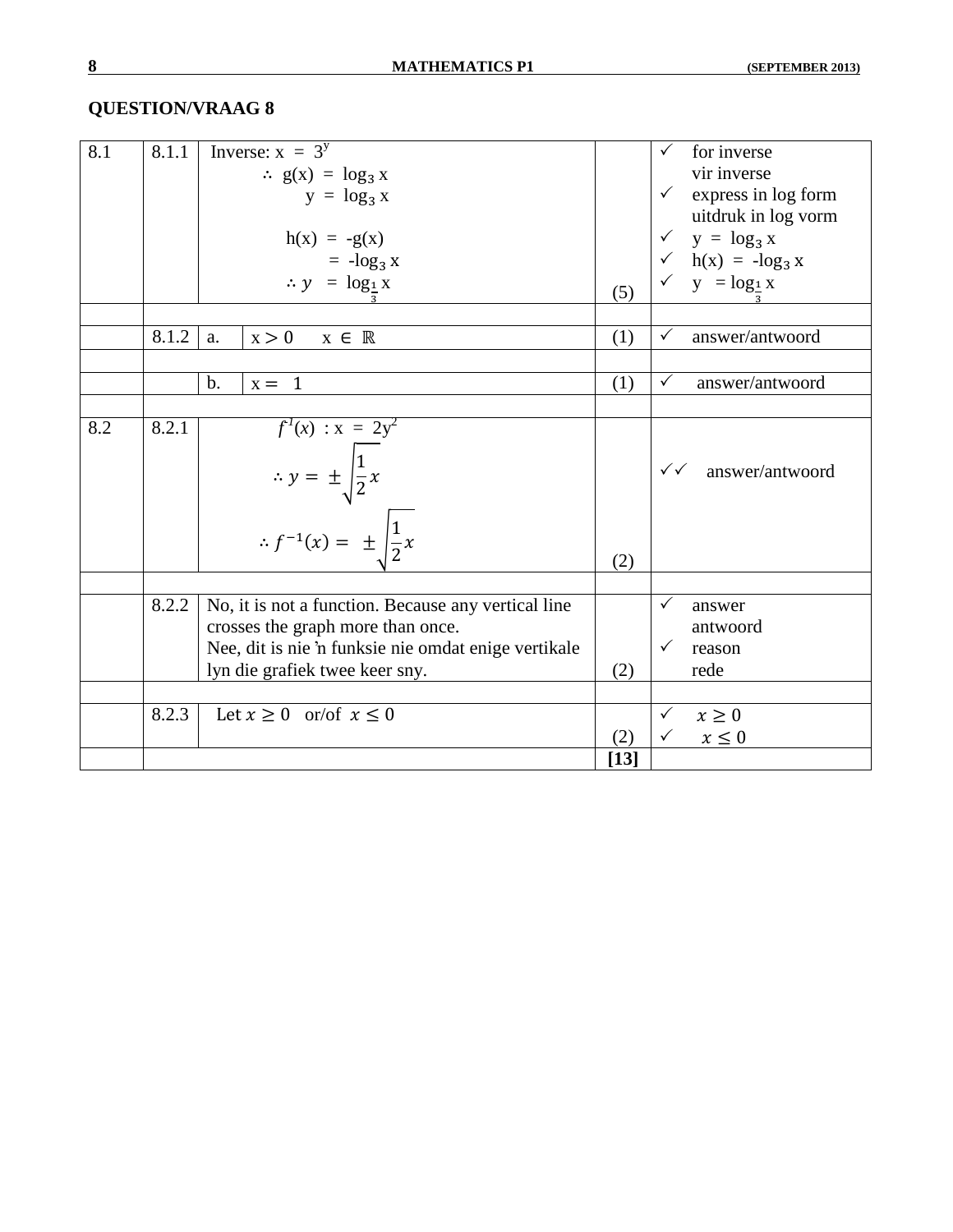| 9.1 |       | $f'(x) = \lim_{h \to 0} \frac{f(x+h) - f(x)}{h}$                                              |        |              | substitution into               |
|-----|-------|-----------------------------------------------------------------------------------------------|--------|--------------|---------------------------------|
|     |       |                                                                                               |        |              | correct formula                 |
|     |       | = $\lim_{h\to 0} \frac{-(-x+h)^2 - (x^2)}{h}$                                                 |        |              | vervanging in korrekte          |
|     |       |                                                                                               |        |              | formule                         |
|     |       | = $\lim_{h\to 0} \frac{-x^2-2xh-h^2+x^2}{h}$                                                  |        |              |                                 |
|     |       |                                                                                               |        | $\checkmark$ | simplification                  |
|     |       | = $\lim_{h\to 0} \frac{-2xh - h^2}{h}$                                                        |        |              | vereenvoudiging                 |
|     |       | $=$ $\lim_{h\to 0} \frac{h(-2x-h)}{h}$                                                        |        | $\checkmark$ | $\lim_{h\to 0} (2x - h)$        |
|     |       |                                                                                               |        |              |                                 |
|     |       |                                                                                               |        | $\checkmark$ | substitution                    |
|     |       |                                                                                               |        |              | vervanging                      |
|     |       | $= \lim_{h \to 0} (-2x - h)$                                                                  |        | $\checkmark$ | answer/antwoord                 |
|     |       |                                                                                               |        |              |                                 |
|     |       | $= -2x$                                                                                       |        |              |                                 |
|     |       |                                                                                               | (5)    |              |                                 |
|     |       |                                                                                               |        |              |                                 |
| 9.2 | 9.2.1 | $f(x) = \frac{x^2 - 9}{x - 3}$                                                                |        | $\checkmark$ | factorisation                   |
|     |       |                                                                                               |        | $\checkmark$ | faktorisering<br>simplification |
|     |       |                                                                                               |        |              | vereenvoudiging                 |
|     |       | $=\frac{(x+3)(x-3)}{(x-3)}$                                                                   |        | $\checkmark$ | substitution                    |
|     |       |                                                                                               |        |              | vervanging                      |
|     |       | $= x + 3$                                                                                     |        | $\checkmark$ | answer                          |
|     |       |                                                                                               |        |              | antwoord                        |
|     |       | $f'(x) = 1$                                                                                   | (4)    |              |                                 |
|     |       |                                                                                               |        |              |                                 |
|     | 9.2.2 | $f(x) = \sqrt{x} \left(x + \frac{1}{x}\right)^2$                                              |        | $\checkmark$ | square                          |
|     |       |                                                                                               |        |              | kwadreer                        |
|     |       |                                                                                               |        |              |                                 |
|     |       | $= x^{\frac{1}{2}}(x^2 + 2 + x^{-2})$                                                         |        |              |                                 |
|     |       |                                                                                               |        | $\checkmark$ | simplification                  |
|     |       | $= x^{\frac{5}{2}} + 2x^{\frac{1}{2}} + x^{-\frac{3}{2}}$                                     |        |              | vereenvoudiging                 |
|     |       | $=\frac{5}{2}x^{\frac{3}{2}}+x^{-\frac{1}{2}}-\frac{3}{2}x^{-\frac{5}{2}}$                    |        |              |                                 |
|     |       |                                                                                               |        |              | $\checkmark$ answer             |
|     |       | $f'(x) = \frac{5}{2}x^{\frac{3}{2}} + \frac{1}{x^{\frac{1}{2}}} - \frac{3}{2x^{\frac{5}{2}}}$ |        |              | antwoord                        |
|     |       |                                                                                               | (4)    |              |                                 |
|     |       |                                                                                               | $[13]$ |              |                                 |
|     |       |                                                                                               |        |              |                                 |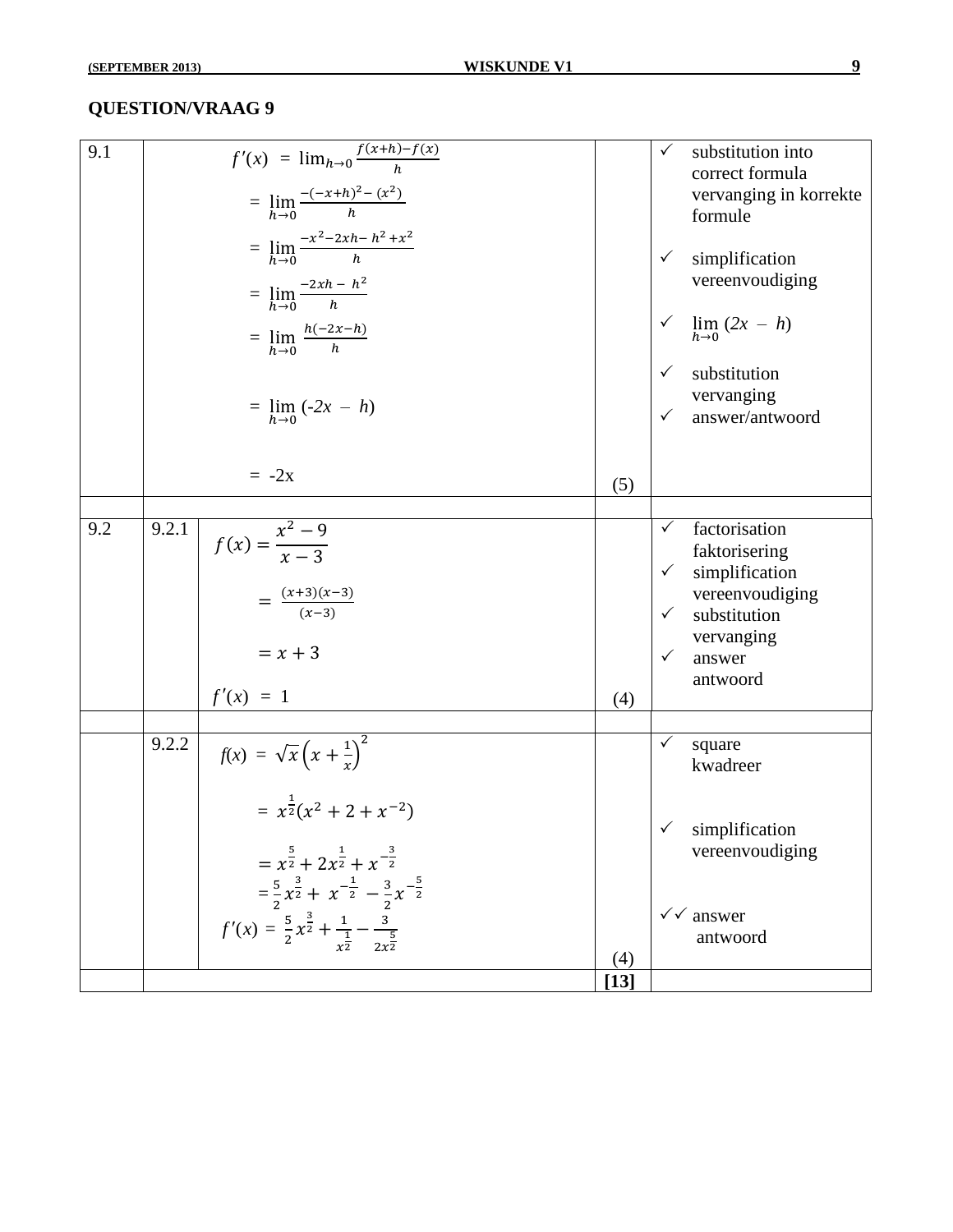| 10.1     | 10.1.1                                                                                                                                | $x = -3$ or/of $x = 2$                                                    | (2)    | $\checkmark$ for each value x<br>vir elke waarde van x                                                                                                                             |
|----------|---------------------------------------------------------------------------------------------------------------------------------------|---------------------------------------------------------------------------|--------|------------------------------------------------------------------------------------------------------------------------------------------------------------------------------------|
|          | 10.1.2                                                                                                                                | $x < -3$ or/of $x > 2$                                                    | (2)    | $\checkmark$ for each value of x<br>vir elke waarde van x                                                                                                                          |
|          | 10.1.3                                                                                                                                | $\mathcal{Y}$<br>$\overline{x}$<br>$-3$                                   |        | $\checkmark$ x-intercepts<br>x-afsnitte<br>$\checkmark$<br>shape<br>vorm                                                                                                           |
|          |                                                                                                                                       |                                                                           | (3)    |                                                                                                                                                                                    |
|          | 10.1.4                                                                                                                                | $f(x) - k = 0$<br>$\therefore f(x) = k$<br>$\therefore$ k < b or/of k > a |        | $\checkmark$ $f(x) = k$<br>$\checkmark$ k < b                                                                                                                                      |
|          |                                                                                                                                       |                                                                           | (3)    | $\checkmark$ k > a                                                                                                                                                                 |
|          |                                                                                                                                       |                                                                           |        |                                                                                                                                                                                    |
| $10.2\,$ | $f(-1) = (-1)^2 - 4$<br>$= -3$<br>$(-1; -3)$<br>$f(3) = (3)^2 - 4$<br>= 5<br>$m_{AB} = \frac{1}{3 - (-1)}$<br>$=\frac{8}{4}$<br>$= 2$ | $5 - (-3)$                                                                | (4)    | $\checkmark$ $f(-1) = -3$<br>$\checkmark$ $f(3) = 5$<br>$\checkmark$ substitute into correct<br>formula<br>vervanging in korrekte<br>formule<br>answer<br>$\checkmark$<br>antwoord |
|          |                                                                                                                                       |                                                                           | $[14]$ |                                                                                                                                                                                    |